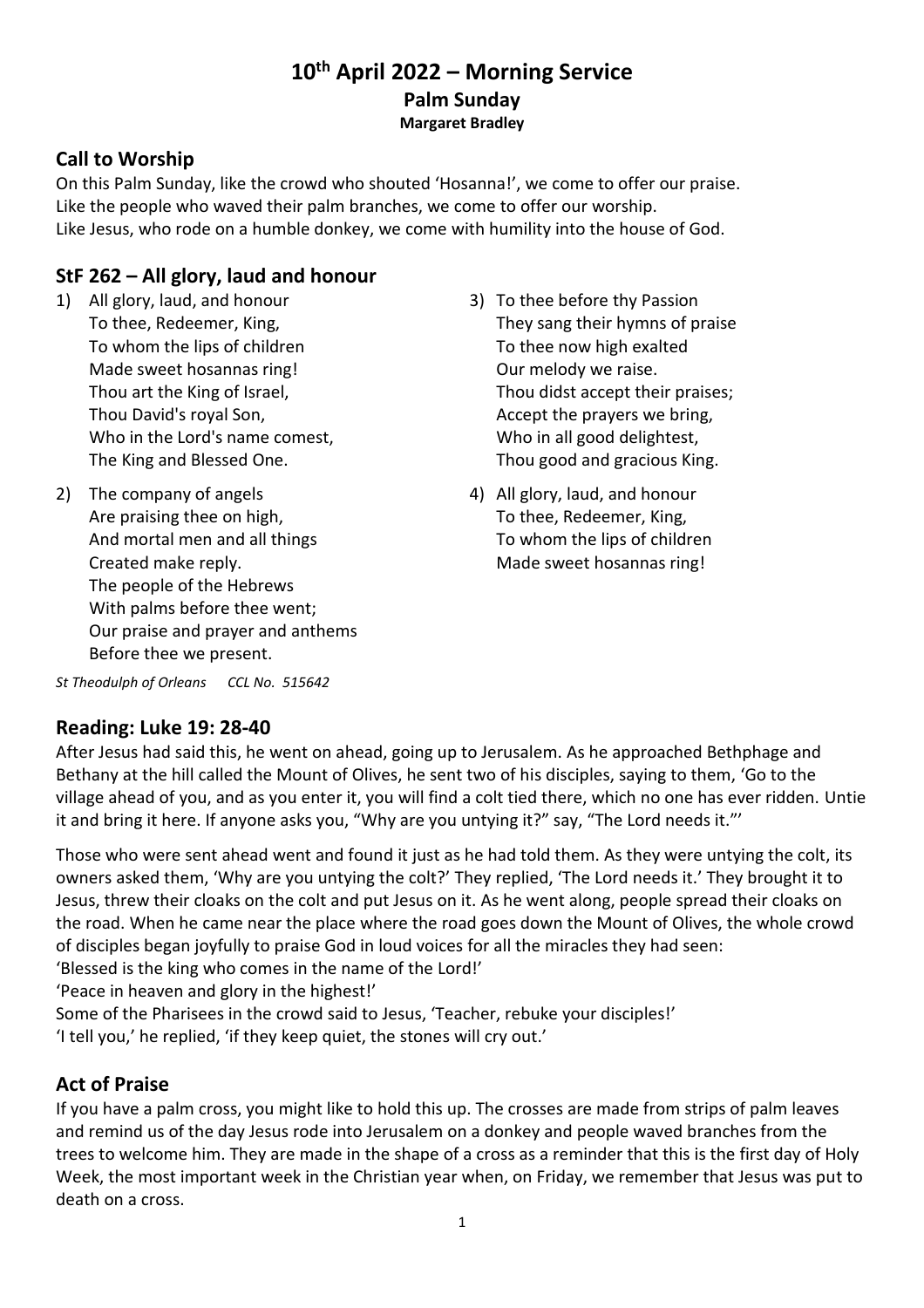Great God, you are worthy to receive all worship, praise and honour. Hosanna! **Hosanna in the highest!** Your power in creation, your wisdom, holiness and majesty astound us. We cry to you, Hosanna! **Hosanna in the highest!** Your love for the world, revealed to us in Jesus amazes us. We cry to you, Hosanna! **Hosanna in the highest!** Your presence amongst us moves us. We cry to you, Hosanna! **Hosanna in the highest!** We ask your blessing upon these palms. May they help us to remember Jesus and his love, his dying and his victory over death. May we who have received them also receive your Spirit in our hearts and follow the way of Jesus. **Amen.**

### **StF 263 – Hosanna!**

Hosanna, Hosanna, Hosanna in the highest! Hosanna, Hosanna, Hosanna in the highest! Lord, we lift up Your name, with hearts full of praise; Be exalted, O Lord, my God! Hosanna in the highest!

Glory, glory, Glory to the King of kings! Glory, glory, Glory to the King of kings! Lord, we lift up Your name, with hearts full of praise; Be exalted, O Lord, my God! Glory to the King of kings!

*Carl Tuttle © 1985 Shadow Spring Music CCL No. 515642*

#### **Reading: Luke 23: 13-25**

Pilate called together the chief priests, the rulers and the people, and said to them, 'You brought me this man as one who was inciting the people to rebellion. I have examined him in your presence and have found no basis for your charges against him. Neither has Herod, for he sent him back to us; as you can see, he has done nothing to deserve death. Therefore, I will punish him and then release him.'

But the whole crowd shouted, 'Away with this man! Release Barabbas to us!' (Barabbas had been thrown into prison for an insurrection in the city, and for murder.) Wanting to release Jesus, Pilate appealed to them again. But they kept shouting, 'Crucify him! Crucify him!'

For the third time he spoke to them: 'Why? What crime has this man committed? I have found in him no grounds for the death penalty. Therefore I will have him punished and then release him.' But with loud shouts they insistently demanded that he be crucified, and their shouts prevailed. So Pilate decided to grant their demand. He released the man who had been thrown into prison for insurrection and murder, the one they asked for, and surrendered Jesus to their will.

#### **Prayer of Confession**

Across the ages, two cries, conflicting, woven together. 'Blessings on the one who comes in the name of the Lord!' and 'Crucify him!' – both wanting, and rejecting, God. In a moment of history Jesus entered Jerusalem, and went to Calvary. Yet those events belong to every age.

Merciful God, we confess before you our own fickleness and lack of integrity. At the same time that we shout 'Hosanna!' our lives cry 'Crucify him!' We are sorry and ashamed of the pain and hurt that we have caused by our actions and by our lack of action. You know what we are, yet you still accept us. You reach out towards us in love.

We gratefully remember the words from the cross, 'Forgive them, Father, they don't know what they are doing.' We take heart from this, that you are forgiving us too. Strengthen our resolve to be faithful followers of Jesus and to forgive others as we are forgiven.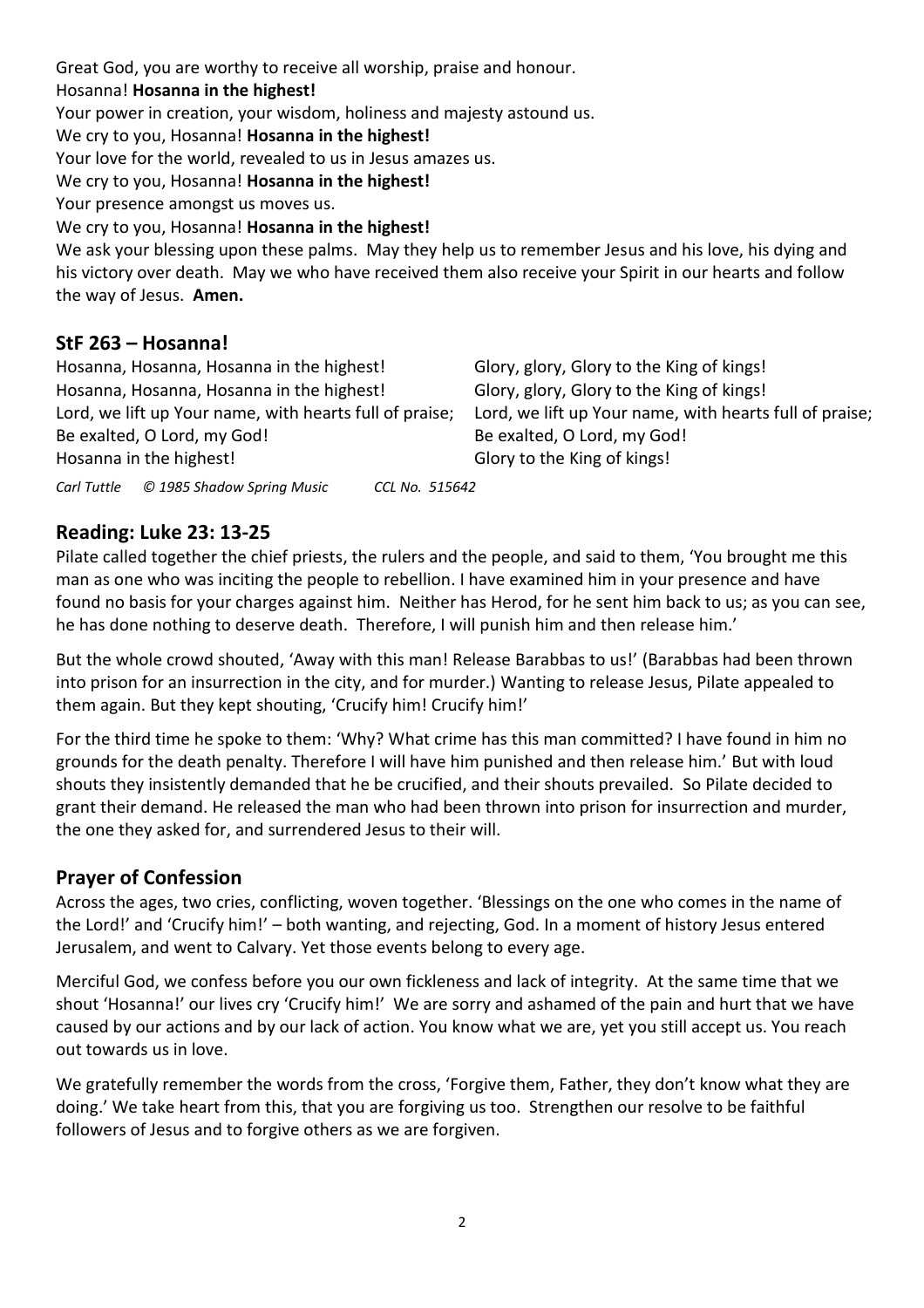# **The Lord's Prayer**

Our Father,who art in heaven, hallowed be thy name; thy kingdom come; thy will be done; on earth as it is in heaven. Give us this day our daily bread. And forgive us our trespasses, as we forgive those who trespass against us. And lead us not into temptation; but deliver us from evil. For thine is the kingdom, the power, and the glory for ever and ever. **Amen.**

# **StF 277 – My song is love unknown**

- 1) My song is love unknown, My Saviour's love to me, Love to the loveless shown, That they might lovely be. O who am I, that for my sake My Lord should take frail flesh and die?
- 2) He came from his blest throne, Salvation to bestow; But they made strange, and none The longed-for Christ would know. But O my Friend, my Friend indeed, Who at my need His life did spend!
- 3) Sometimes they strew his way, And his sweet praises sing; Resounding all the day Hosannas to their King. Then 'Crucify!' is all their breath, And for his death they thirst and cry.

Our Father in heaven, hallowed be your name, your kingdom come, your will be done, on earth as in heaven. Give us today our daily bread. Forgive us our sins as we forgive those who sin against us. Save us from the time of trial and deliver us from evil. For the kingdom, the power, and the glory are yours now and for ever. **Amen.**

- 4) Why, what hath my Lord done? What makes this rage and spite? He made the lame to run, He gave the blind their sight. Sweet injuries! Yet they at these Themselves displease, and 'gainst him rise.
- 5) They rise, and needs will have My dear Lord made away; A murderer they save, The Prince of Life they slay. Yet cheerful he to suffering goes, That he his foes from thence might free.
- 7) Here might I stay and sing, No story so divine: Never was love, dear King, Never was grief like thine! This is my Friend, in whose sweet praise I all my days could gladly spend.

*Samuel Crossman CCL No. 515642*

# **Reading: John 19: 16-18 and 25-30**

Finally Pilate handed him over to them to be crucified. So the soldiers took charge of Jesus. Carrying his own cross, he went out to the place of the Skull (which in Aramaic is called Golgotha). There they crucified him, and with him two others – one on each side and Jesus in the middle.

Near the cross of Jesus stood his mother, his mother's sister, Mary the wife of Clopas, and Mary Magdalene. When Jesus saw his mother there, and the disciple whom he loved standing near by, he said to her, 'Woman, here is your son,' and to the disciple, 'Here is your mother.' From that time on, this disciple took her into his home.

Later, knowing that everything had now been finished, and so that Scripture would be fulfilled, Jesus said, 'I am thirsty.' A jar of wine vinegar was there, so they soaked a sponge in it, put the sponge on a stalk of the hyssop plant, and lifted it to Jesus' lips. When he had received the drink, Jesus said, 'It is finished.' With that, he bowed his head and gave up his spirit.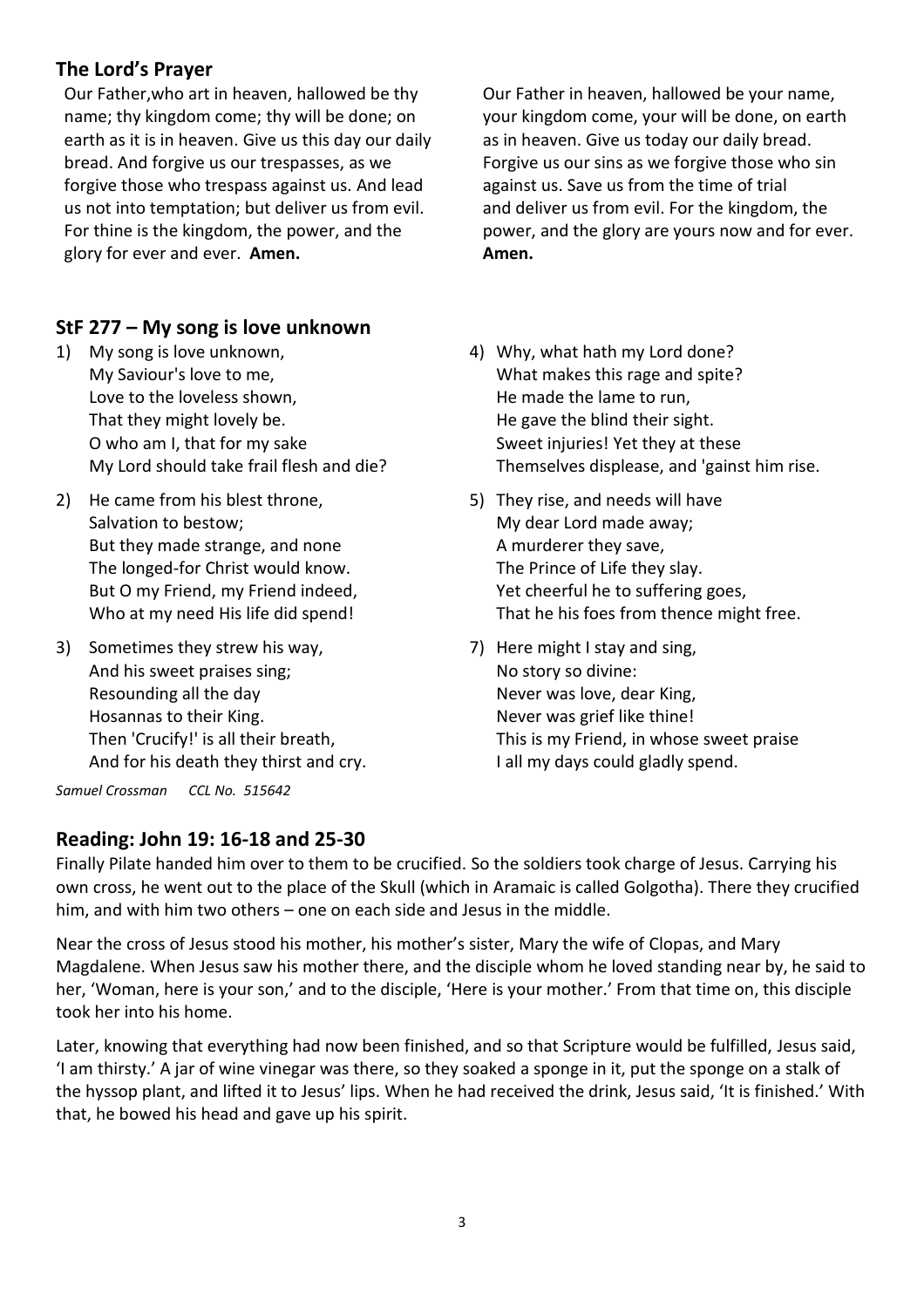### **Reflection**

According to the account of Jesus' crucifixion in the fourth Gospel, the last word that Jesus said before he died was the Aramaic word 'Tetelestai', which translates into English as 'It is finished.' If you were a film director, like Mel Gibson, who made the epic biblical drama film 'The Passion of the Christ' in 2004, how would you want this word to be said? One possibility is, in a tone of thankfulness and relief that the agony, the suffering was now all over. When someone we love has had to endure pain and indignity prior to their death, there's a part of us which can't help but be relieved that it's now finished for them. We say that it was a blessed release - 'Tetelestai'.

The Gospel writers are very restrained in their descriptions of the crucifixion and don't dwell upon its horrors. But it doesn't take much for us to imagine the nightmare and trauma of being unfairly accused and put on trial. Then Jesus was subjected to appalling physical and mental abuse. He was beaten with whips until his flesh was exposed and lacerated. He faced a howling mob baying for his blood. He was mocked and taken out to face the most brutal form of execution that could be devised. The bodily pain would have been extreme, with additional tortures of heat, thirst, and insects, all endured in conditions of rigid immobility. The stripping of his clothes emphasised the shame of nakedness at a time when his bodily functions would have been out of control. It would have been foul.

But what Jesus suffered, horrific as it was, wasn't what made him unique. Others at the time suffered the same fate. We're told that another two were crucified alongside him. And, tragically, thousands of people today are experiencing similar degrading acts. Some churches send their Good Friday collection to the Medical Foundation for the Care of Victims of Torture. This is the only organisation in the UK dedicated solely to therapeutic care for survivors of torture who seek protection here. It's a registered charity that refuses to accept any government funding so that it can maintain its independence as it deals with cases of abuses of human rights. Since it was established, 27 years ago, over 57,000 people have been referred to the organisation for help in rebuilding their lives. The West Midlands area is served by a centre at Birmingham. I give you one illustration from the cases they've treated. A man was imprisoned for three years, during which time he had his toes cut off, was stripped naked, beaten and turned upside down from a bar on the ceiling while he was cut, burned, stifled, urinated upon and bled. He had his teeth pulled out with pliers and was subjected to a mock execution before being locked up with five corpses. In 2000 years we have not learned to be less cruel to one another. Our Parliament is currently in the final stages of passing a Nationality and Borders Bill, sponsored by the Home Office, which will treat refugees as criminals when they arrive here, adding even more pain and fear to everything they have been through. They are doing this because they think that this is what the public wants, although the House of Lords has suggested significant amendments. You can be part of an opposing wave of kindness and compassion, by raising your voice in support of welcoming survivors of torture and by showing solidarity with people who have been forced to flee unimaginable horrors like the war in Ukraine. Jesus' death took many hours, and when it was finally imminent, it would have been natural for him to whisper, 'Thank God, it's at an end. It's over. It's finished.' But John's Gospel sees Jesus' final word as more than this.

Another possibility is that the word could be cried out in a tone of despair, as all that Jesus had been working for had come to nothing. All the hopes he'd cherished had been crushed. In the same way that when a national football team is knocked out of the World Cup in the early stages, the team and supporters say, 'Well, that's it now. We've been defeated. We're finished. 'Tetelestai'.

For three years Jesus had given himself wholeheartedly to the task of an itinerant preacher. He taught people about the nature and purposes of God. He demonstrated God's healing compassion for all people, but particularly for the most vulnerable and excluded members of society. He appealed to everyone to change their life-style and to start living righteously, according to God's values of loving generosity, demonstrating social justice and being peaceful in their actions. He enacted what it was like to live under God's uncontested rule. Some people had responded and started living hopefully. But most were fearful of making changes that made demands on them, and so they decided to eliminate Jesus.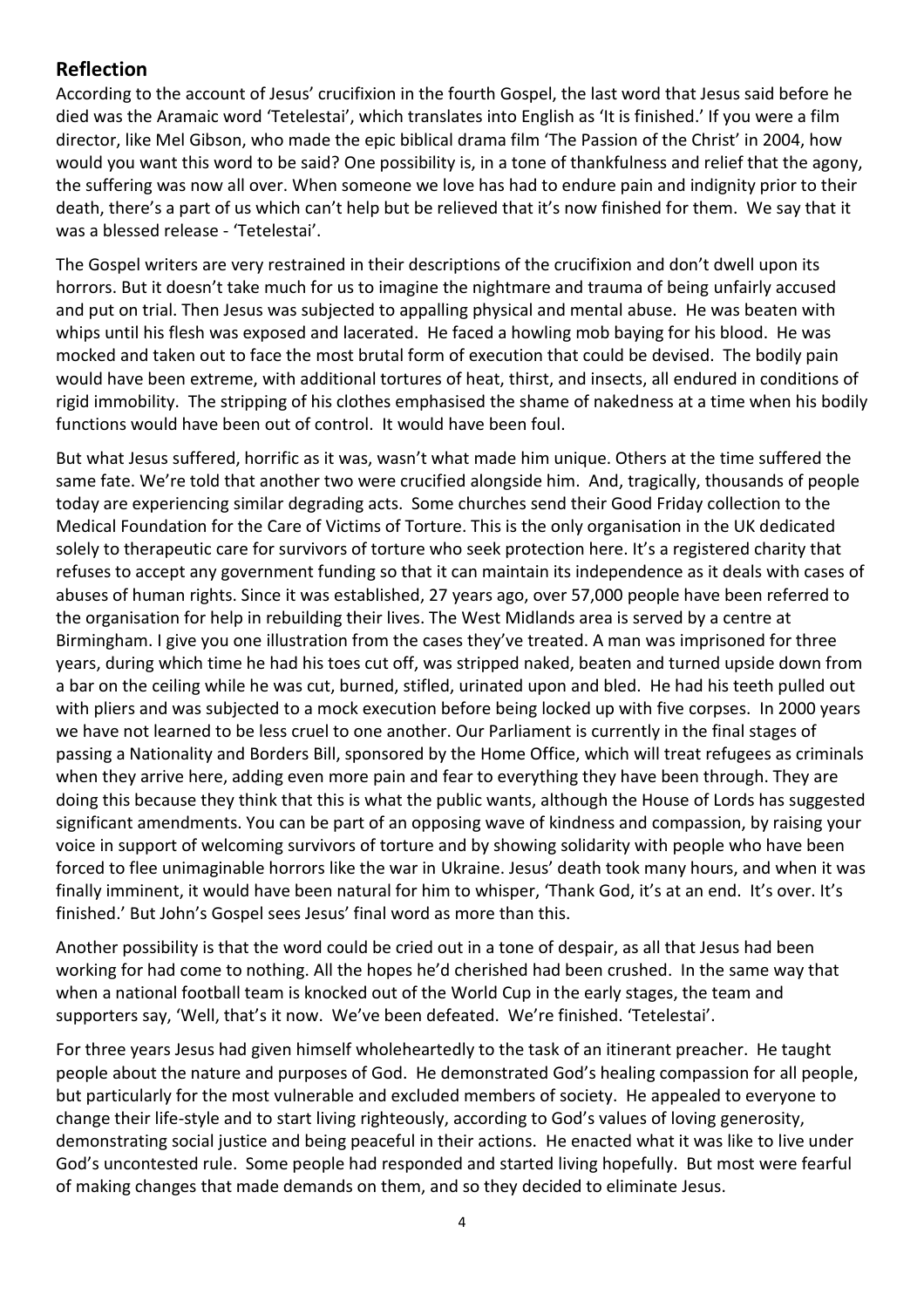It seemed that his mission had failed and his crucifixion was the awful finality of the moment of defeat. But the writer of John's Gospel is aware that all the negative reactions to Jesus are NOT final. This was not a moment of defeat, but a creative moment giving glory to God.

Because a third possibility is that Jesus' final word was uttered with a note of confident satisfaction. When a research scientist discovers a vaccine for a disease, when an artist finishes a commission, when we put the last piece in a jigsaw puzzle, the last answer in a crossword, or the last number in a Sudoku, when preachers put the final full stop to their sermons, there's a sense of 'Yes! That's it. It's complete. I've accomplished what I set out to do. Tetelestai!' John's Gospel doesn't see Jesus as a suffering victim, but as one who acts and is totally in control right to the very end. Unlike Mark's Gospel, which was written earlier, here Jesus carries his own cross rather than relying on Simon of Cyrene to do it for him. Here there is no confusion, no distress, everything is calm and orderly. Jesus even deliberately chooses the moment of his death by restricting his breathing through bowing his head rather than holding it upright. 'It is finished' is seen as an acknowledgement that Jesus has accomplished his work. And what a work it is! It is a work of divine love.

Because this isn't like the defiant call of Millwall supporters, 'Everybody hates us. Nobody likes us, but we don't care!' We look at the cross and see there that God cares very much. So much that God is prepared to go to the very uttermost for us. Throughout history people have persistently cut themselves off from the divine energy that could transform their lives and the life of the earth itself. But God hasn't abandoned us to our fate. In Christ God came as one who freely accepts pain and suffering in order to draw us into a relationship with him and so release all the life-giving possibilities this offers. God desperately wants you to respond to Divine Love, with the whole of your heart, now. Not when you have fewer commitments, not when you've sorted yourself out, but now. Can you turn aside? Jesus said, 'It is finished'. The pain has been endured. Physical life is extinguished. God's work has been accomplished. We are invited, not to shed our tears, but to bow our heads before the wonder of this momentous event and to give our lives in adoration and service. Jesus has been glorified and exalted and those who would follow him will celebrate and share this good news.

#### **StF 361 – Man of sorrows**

- 1) Man of Sorrows! What a name For the Son of God, who came Ruined sinners to reclaim! Alleluia! What a Saviour!
- 2) Bearing shame and scoffing rude, In my place condemned he stood; Sealed my pardon with his blood: Alleluia! What a Saviour!
- 3) Guilty, vile, and helpless we; Spotless Lamb of God was he: Full atonement - can it be? Alleluia! What a Saviour!

*Philipp Paul Bliss CCL No. 515642*

- 4) Lifted up was he to die; 'It is finished!' was his cry; Now in heaven exalted high: Alleluia! What a Saviour!
- 5) When he comes, our glorious King, All his ransomed home to bring, Then anew this song we'll sing: Alleluia! What a Saviour!

# **Prayers of Thanksgiving and Intercession**

We thank you, God, for the world you created and for our place in it. We thank you because, out of love for us, Christ accepted death and, lifted high on the cross, drew the whole world to himself. The tree of shame became the tree of glory; where life was lost, there life has been restored. We thank you that you have sent your Holy Spirit to bring us to freedom and to new life in Christ. And we thank you for the many different ways that you have blessed our lives over this past week.